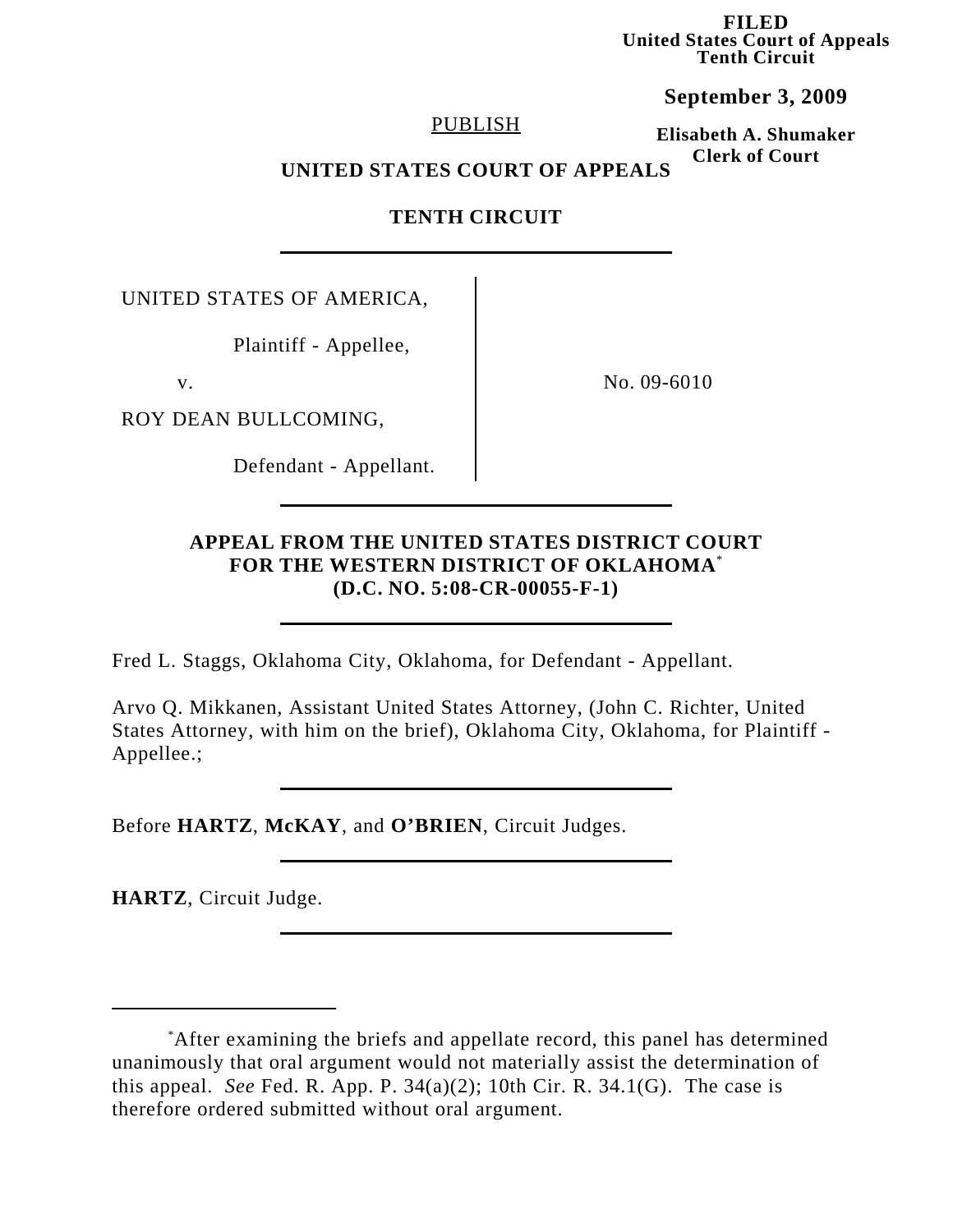Roy Dean Bullcoming was indicted in the United States District Court for the Western District of Oklahoma on seven counts of embezzlement and theft from Indian tribal organizations, *see* 18 U.S.C. § 1163, and eight counts of theft from gaming establishments on Indian lands, *see id.* § 1167. He entered into a plea agreement in which he agreed to plead guilty to one count of embezzlement. In exchange, the government dropped the other 14 counts and entered into several stipulations relating to restitution and his offense level under the United States Sentencing Guidelines (USSG). At sentencing, the government—without any objection from Mr. Bullcoming—presented testimony from a witness who claimed that Mr. Bullcoming had shown no remorse for his actions, and it also argued in favor of an upward variance, suggesting that it could probably never prove the full amount of money he took. The district court varied upward from the guidelines range, sentencing him to 36 months' imprisonment. On appeal Mr. Bullcoming contends that the government breached the plea agreement and that the court abused its discretion in varying upward. We have jurisdiction under 28 U.S.C. § 1291 and affirm.

#### **I. BACKGROUND**

#### **A. The Offense and Other Related Conduct**

Mr. Bullcoming, a member of the Cheyenne-Arapahoe Tribe, was an elected member of its Business Committee, representing Cheyenne District One. He was entrusted with administering his district's share of the net gaming revenue

-2-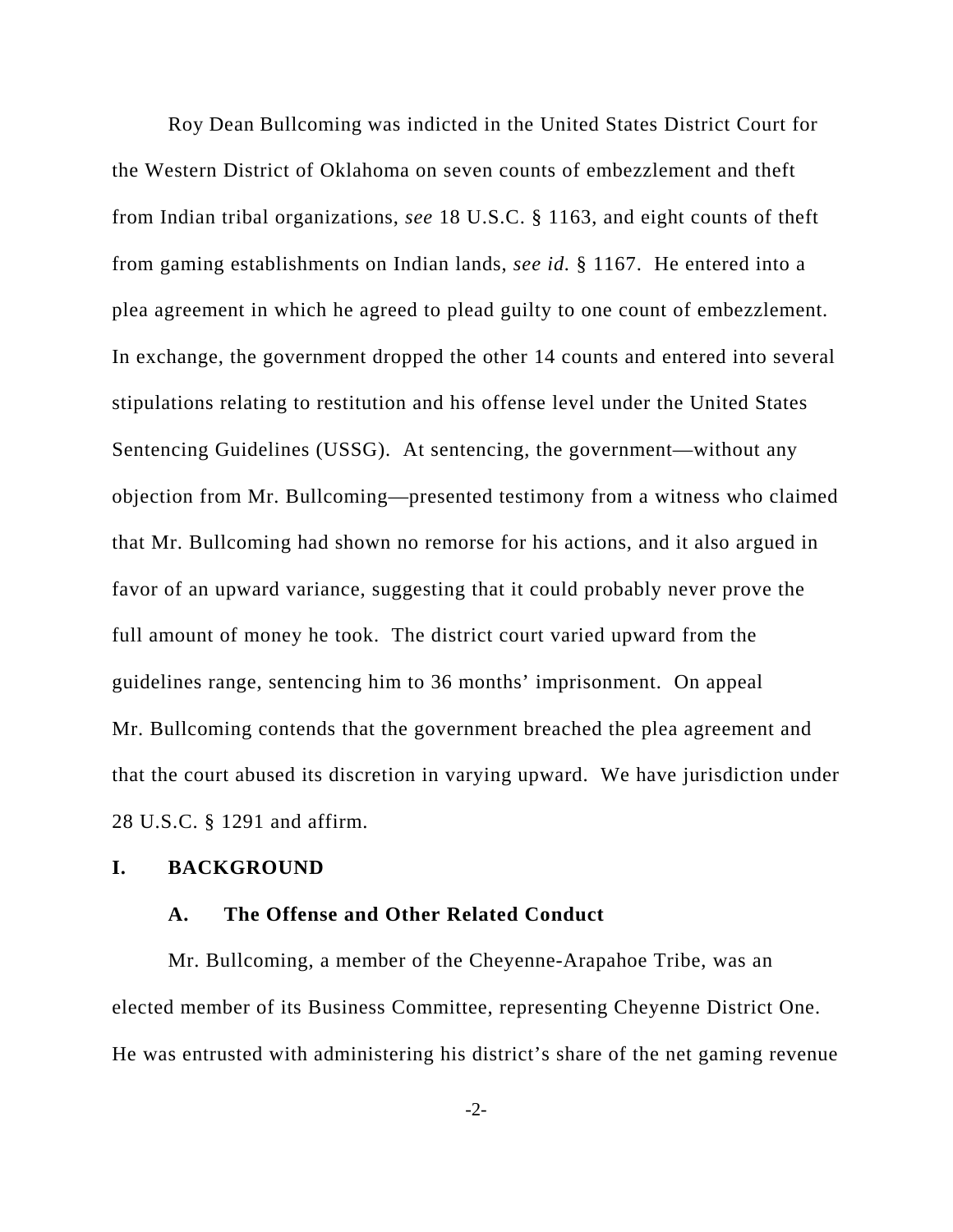generated by the tribe's two Lucky Star casinos. The district's share is to be used to finance various tribal programs and to provide services for tribal members, such as child welfare. In addition, a Business Committee member may dole out "Emergency Assistance" funds, which are intended to meet the emergency needs of individual tribal members.

Mr. Bullcoming did not follow these rules. Several times, he used the tribe's funds for his personal use. Counts 1 through 7 of the indictment involved his receipt of the following sums of tribal money: (1) checks totaling \$10,000 in "Emergency Assistance" money to purchase a 2001 Pontiac Grand Am, titled in his name and used as a personal vehicle (counts 1 and 2); (2) two checks totaling \$4,589.07 to make monthly payments in 2004 for a 2003 Toyota Tundra truck, also titled in his own name and used as a personal vehicle (counts 3 and 4); (3) a check for \$2,108.50 used for repairs in 2004 to his Tundra (count 5); and (4) two checks totaling \$8,995 to finance the 2004 purchase of a 1998 Dodge Caravan as a gift to Mildred K. Black, his former fiancée (counts 6 and 7).

Furthermore, between 2002 and 2007 Mr. Bullcoming took \$21,056.89 from the tribal casinos by making false claims for travel-related expenses (such as travel, per diem, and registration fees) for gaming-industry training conferences and trade shows that he never attended. This misconduct was the basis for counts 8 through 15 of the indictment. In addition, uncharged, related misconduct admitted by Mr. Bullcoming included (1) 54 wire transfers of \$11,095 to his niece

-3-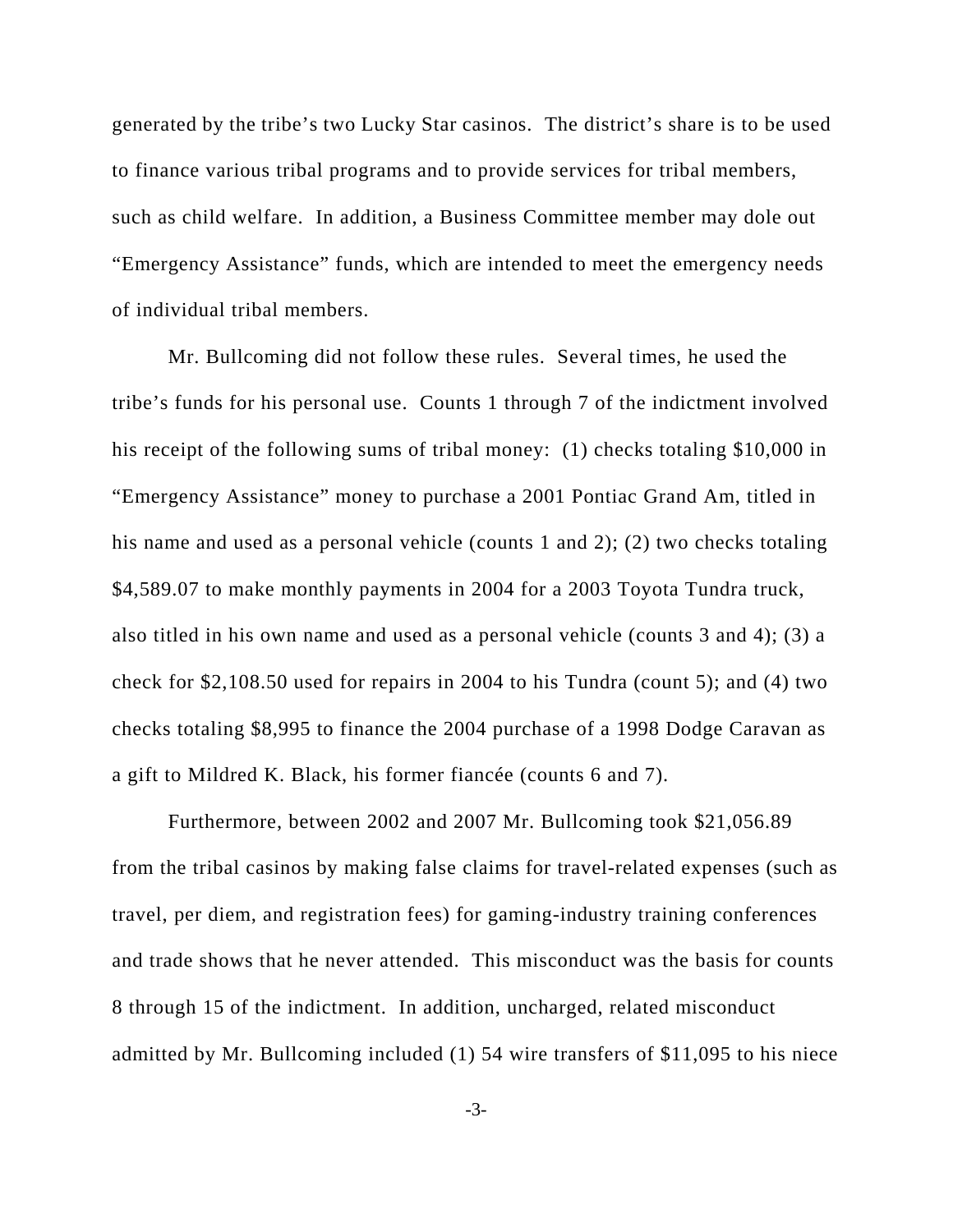Tamara Beaver, and (2) some 60 other unauthorized disbursements of \$16,035 in tribal funds, including "Emergency Assistance" funds, primarily to himself and his daughter.

#### **B. The Plea Agreement**

Mr. Bullcoming was indicted on February 20, 2008, and entered into a plea agreement on July 23. Under the terms of the agreement, Mr. Bullcoming would plead guilty to count 1 of the indictment (relating to the purchase of his 2001 Pontiac Grand Am). In return, the government would drop the other charges and agree not to charge him with any other crimes relating to his theft or embezzlement during 2002 through January 1, 2005. The agreement contained two stipulations regarding the total losses from Mr. Bullcoming's misconduct. The stipulation regarding losses for purposes of restitution stated:

[T]he parties further agree that, as part of the sentence resulting from defendant's plea, the Court will enter an order of restitution to all victims of the defendant's relevant conduct as determined by reference to the United States Sentencing Guidelines, including, but not limited to, losses caused by defendant's relevant conduct within the meaning of USSG § 1B1.3 as follows, an additional \$90,350.75 unlawfully taken from Southwest Hotel and Casino Corporation, as agent for Lucky Star Casinos, and/or Cheyenne-Arapaho Tribes as referenced in Counts 2 through 15 of the Indictment and the amounts derived from other instances of abstracting, embezzlement, theft, willful misapplication, taking and conversion to his use or that of another as detailed in the three 404(b) notices filed in this action; for a total of \$95,350.75.

R., Vol. 1 at 30–31. And the stipulation for purposes of calculating his offense level under the guidelines stated: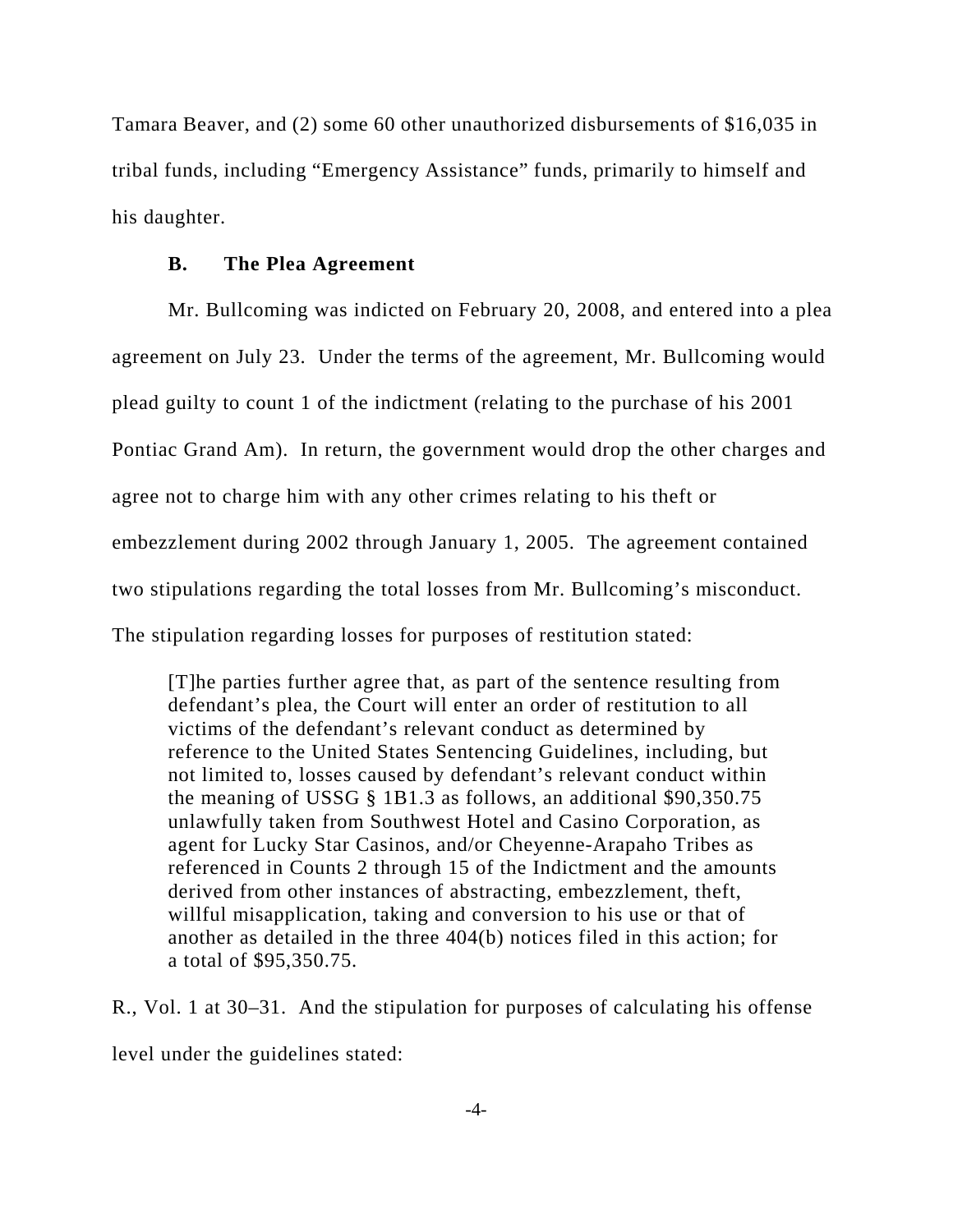Based upon the information that is known to the parties on the date this agreement is executed, *they expect to take, but are not limited to, the following positions at sentencing*: The parties hereby stipulate that the total amount of loss that should be attributed to this defendant for guideline calculation purposes is \$95,350.75 and an order of restitution must be entered to reimburse the victim(s) of the crimes in that amount.

*Id.* at 32 (emphasis added).

The agreement also contained stipulations that Mr. Bullcoming should receive a two-level downward adjustment for acceptance of responsibility under USSG § 3E1.1(a), and that if the district court found § 3E1.1(b) also applicable, the government would move for an additional one-level downward adjustment under that provision. Two further paragraphs demarcated the limits of the parties' agreement on sentencing. One reserved the right to present evidence and argument on unstipulated matters:

Apart from any expressed agreements and stipulations, the parties reserve the right to advocate for, and present evidence relevant to, other guideline adjustments and sentencing factors for consideration by the U.S. Probation Office and the Court.

*Id.* at 33. The other released the government from its stipulations if it discovered additional information:

It is the expectation of the United States that its criminal investigation of defendant's conduct . . . will cease upon the signing of this plea agreement. However . . . the United States expressly reserves the right to take positions that deviate from the foregoing stipulations, agreements, or recommendations in the event that material credible evidence requiring such a deviation is discovered during the course of the United States' investigation subsequent to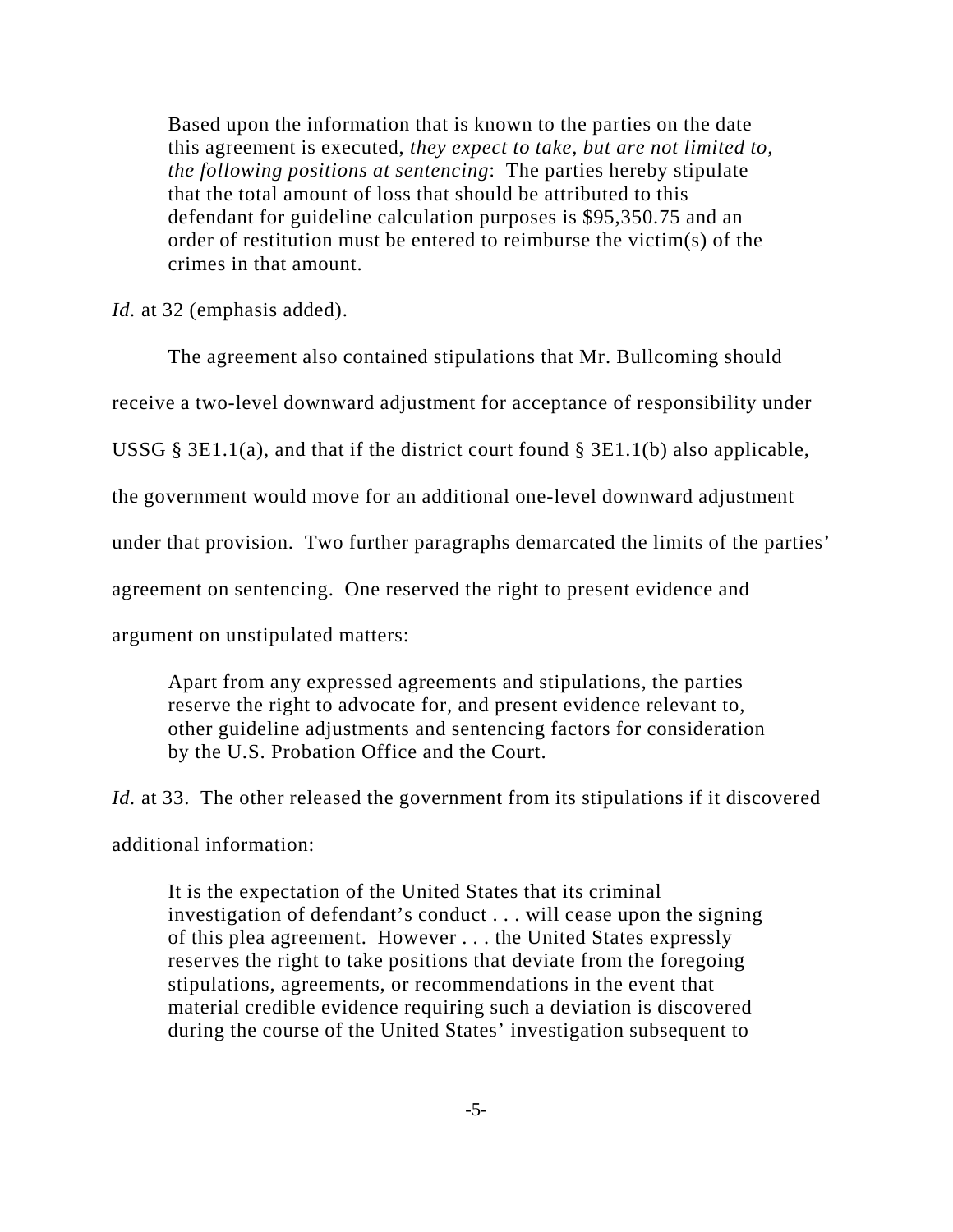the signing of this agreement or arises from sources independent of the United States, including the U.S. Probation Office.

*Id.* The agreement concluded with another reservation of rights by the government:

The United States reserves the right to inform the Probation Office and the Court of . . . the nature and extent of defendant's activities with respect to this case and all other activities of defendant which the United States deems relevant to sentencing . . . .

*Id.* at 39.

The same day that he entered into the plea agreement, Mr. Bullcoming executed a separate "Petition to Enter Plea of Guilty." *Id.* at 18. In the petition he described the plea agreement as follows: "Plea Guilty to Count 1 other counts to be dismissed. I receive acceptance of responsibility and waive certain appeal rights." *Id.* at 26.

#### **C. Sentencing Proceedings**

At sentencing, four tribal officials testified as representatives of the victims. One of them, Erica Hart-Whitecloud, the chief of staff for the tribal governor's office, said that Mr. Bullcoming "has continually refused to accept responsibility for his actions." *Id.*, Vol. 4 at 20. She noted that in 2005 he had been convicted in tribal court of embezzling \$55,000 in tribal funds but "[a]fter three years, the defendant has virtually ignored the tribal courts and the orders of the tribal courts," *id.*, and "has paid no restitution to the tribes," *id.*She concluded that he "has not shown any remorse . . . and should be sentenced at the

-6-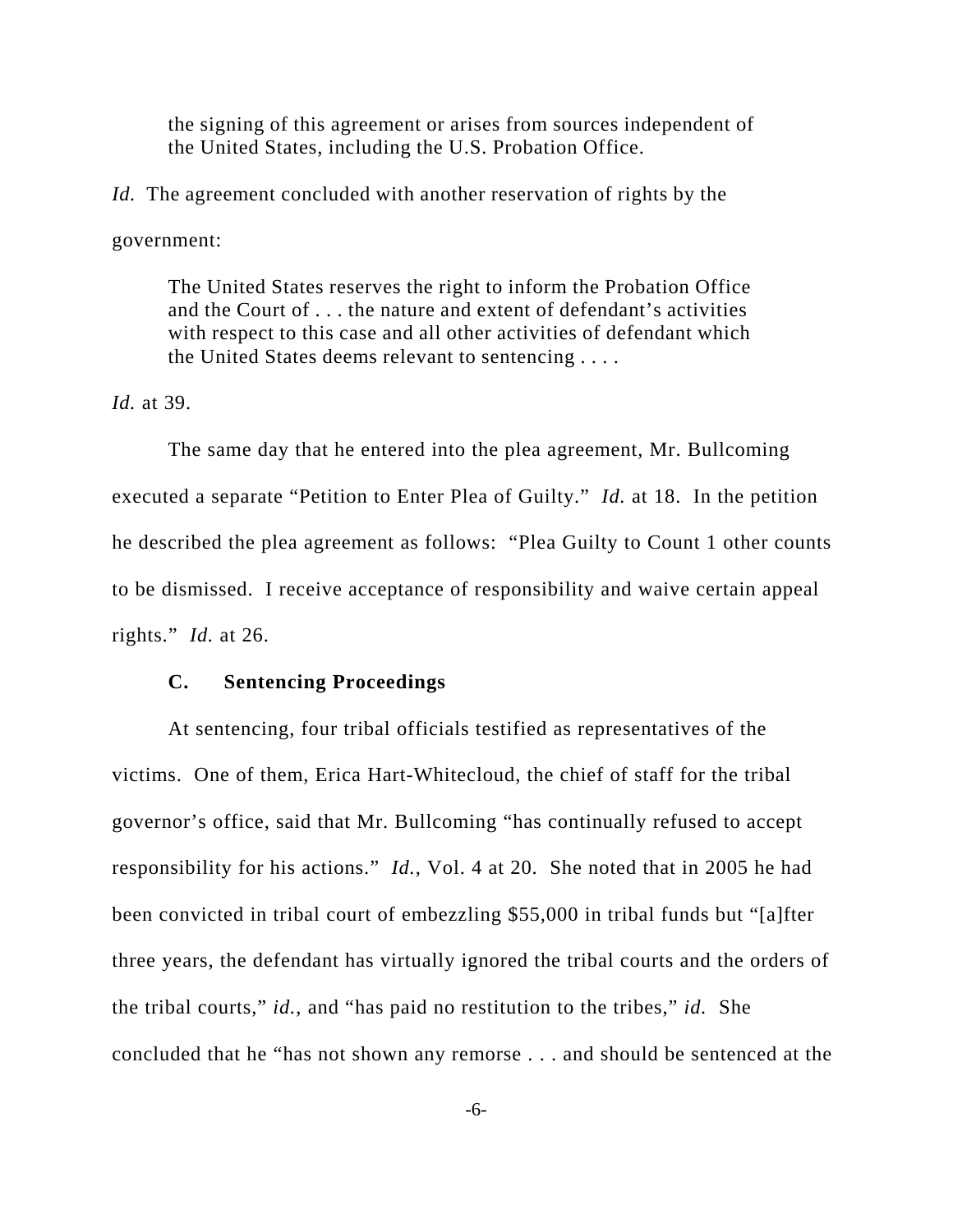highest level that he can be sentenced." *Id.* at 21.Mr. Bullcoming did not object to any of this testimony.

The district court calculated Mr. Bullcoming's total offense level as 13 and his criminal-history category as I. His guidelines sentencing range was therefore 12 to 18 months' imprisonment. *See* USSG ch. 5, pt. A. The court also ordered \$101,585.68 in restitution, an amount he does not contest.

Of most importance to this appeal, the court also varied upward from the guidelines range. The probation office's presentence investigation report (PSR) had so recommended. Part E of the PSR (which addressed guidelines departures) noted that Mr. Bullcoming's tribal-court convictions would have raised his criminal-history category to III if they had been considered in the guidelines calculation. *See* USSG § 4A1.2(i) (tribal sentences are not counted in calculating criminal-history category, but may be considered as a basis for departure under § 4A1.3). It then stated in Part F, which addresses the possibility of a variance:

Based on the information provided in Part E., regarding a departure for inadequacy of criminal history, a sentence above the advisory guidelines would be consistent with the factors listed in 18 U.S.C. § 3553 that consider the nature and circumstances of the offense and the history and characteristics of the defendant; specifically, the need for the sentence to afford adequate deterrence to criminal conduct and to protect the public from further crimes of the defendant.

R., Vol. 2 at 26. At the sentencing hearing the government took the same view. As support for a variance, it cited the poverty of the Cheyenne-Arapahoe tribal members, Mr. Bullcoming's abuse of a position of trust, and the need to deter

-7-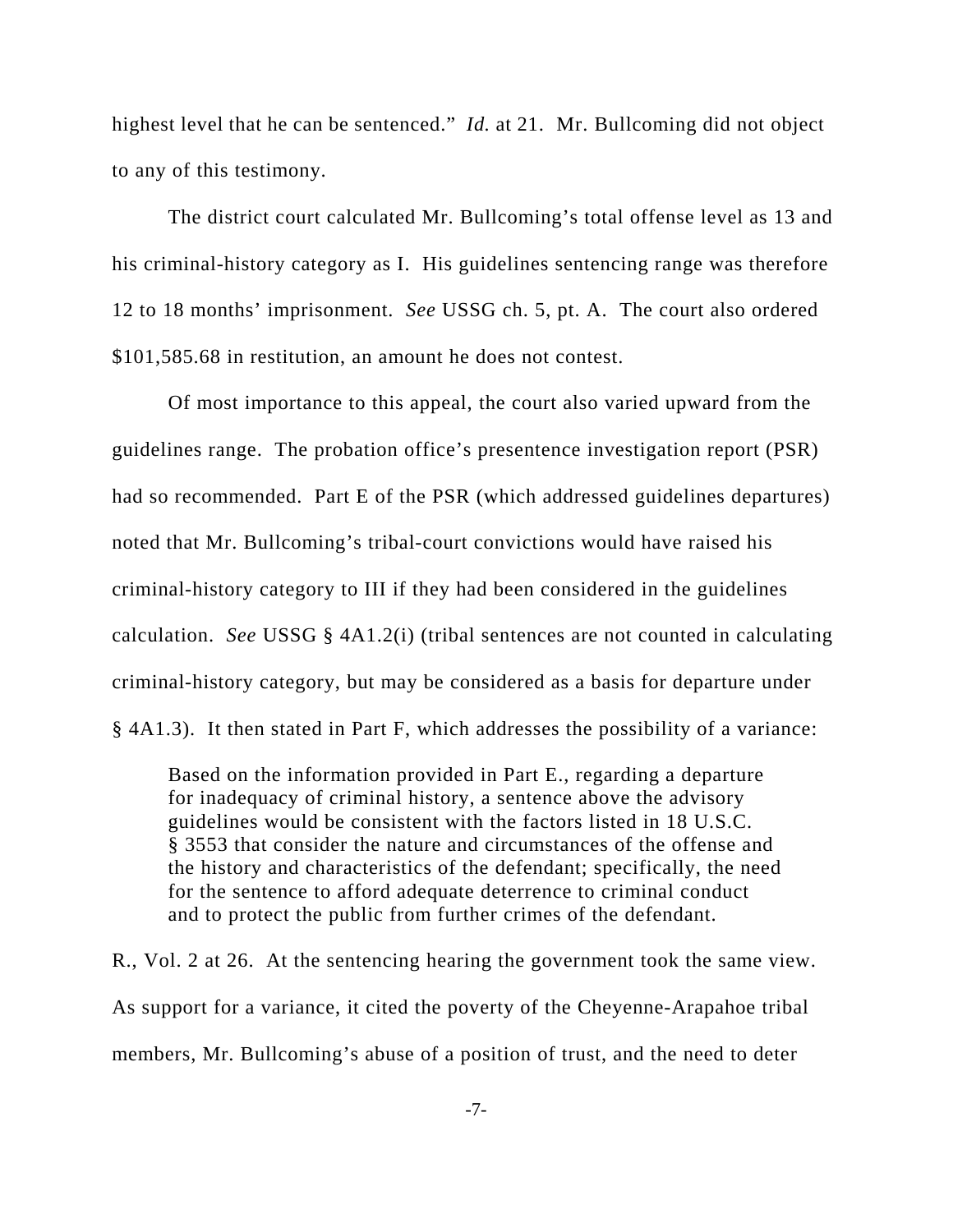theft and embezzlement by those involved with Indian casinos in Oklahoma. The government also observed that Mr. Bullcoming's 2005 tribal-court embezzlement convictions had not been considered in his criminal-history calculation and that he had not fully complied with the court's orders in the tribal case. Just before concluding, the government remarked:

In short, Your Honor, this is a very serious offense. This defendant, the government probably will never be able to prove the full amount of restitution that he ultimately should be entitled to pay clearly based upon the evidence that the government was able to collect that might refer to what would be a fraction of what Mr. Bullcoming actually did take.

*Id.*, Vol. 4 at 29. Mr. Bullcoming's counsel did not object to the government's statements; and in his subsequent argument in opposition to a variance, he did not address the possibility of other, unproved amounts of loss.

The district court varied upward, imposing a sentence of 36 months' imprisonment—double the top of the calculated guidelines range. In doing so, it cited the severity of "the approximately 82 different instances in which [Mr. Bullcoming] stole from his people." *Id.* at 45. Its emphasis, however, was on the need for deterrence, remarking that "it is my conclusion that the most important statutory object of sentencing in this case, Mr. Bullcoming, is to make an example of you. It is just that simple." *Id.* at 46.

### **II. DISCUSSION**

## **A. Alleged Breach of Plea Agreement**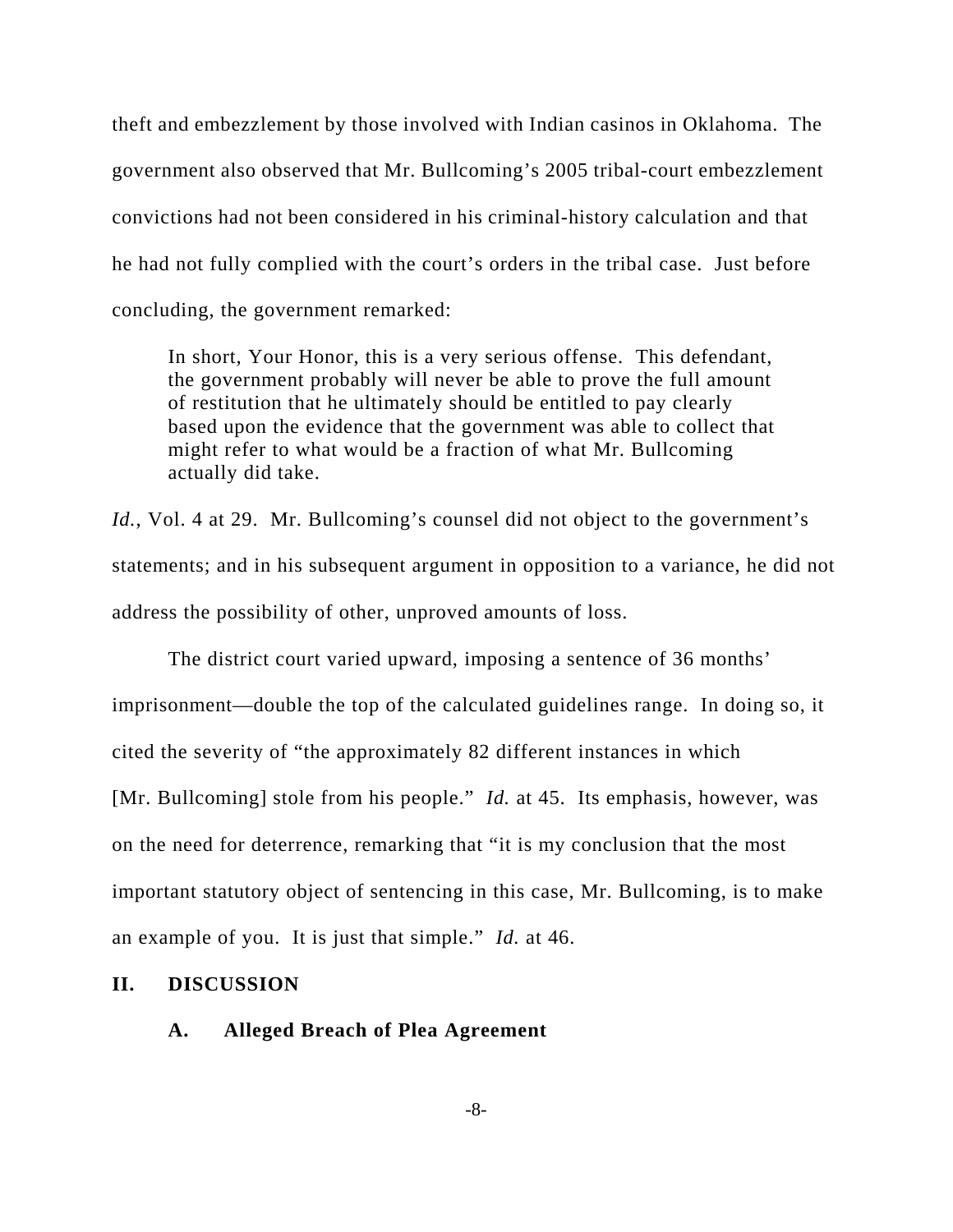"Where the Government obtains a guilty plea which is predicated in any significant degree on a promise or agreement with the U.S. Attorney, such promise or agreement must be fulfilled to maintain the integrity of the plea." *United States v. Villa-Vazquez*, 536 F.3d 1189, 1196 (10th Cir. 2008) (internal quotation marks omitted). To interpret a plea agreement, we "look to the express language in the agreement to identify both the nature of the government's promise and the defendant's reasonable understanding of this promise at the time of the entry of the guilty plea." *United States v. Trujillo*, 537 F.3d 1195, 1200 (10th Cir. 2008) (internal quotation marks omitted). Furthermore, "we rely on general contract principles and construe any ambiguities against the government as the drafter of the agreement." *Id.* (internal quotation marks omitted). And "[w]e evaluate the record as a whole to ascertain whether the government complied with its promise." *United States v. VanDam*, 493 F.3d 1194, 1199 (10th Cir. 2007).

Because Mr. Bullcoming failed to argue in district court that the government had breached the plea agreement, we review for plain error. *See Puckett v. United States*, 129 S. Ct. 1423, 1428 (2009), *overruling in part United States v. Yanez-Rodriguez*, 555 F.3d 931, 939 & n.3 (10th Cir. 2009). Thus, he cannot prevail "unless he establishes that the district court committed error, the error was plain, and the error affected his substantial rights." *United States v. Dryden*, 563 F.3d 1168, 1170 (10th Cir. 2009). "Even then we possess discretion with respect to granting relief, depending on our assessment of whether the error

-9-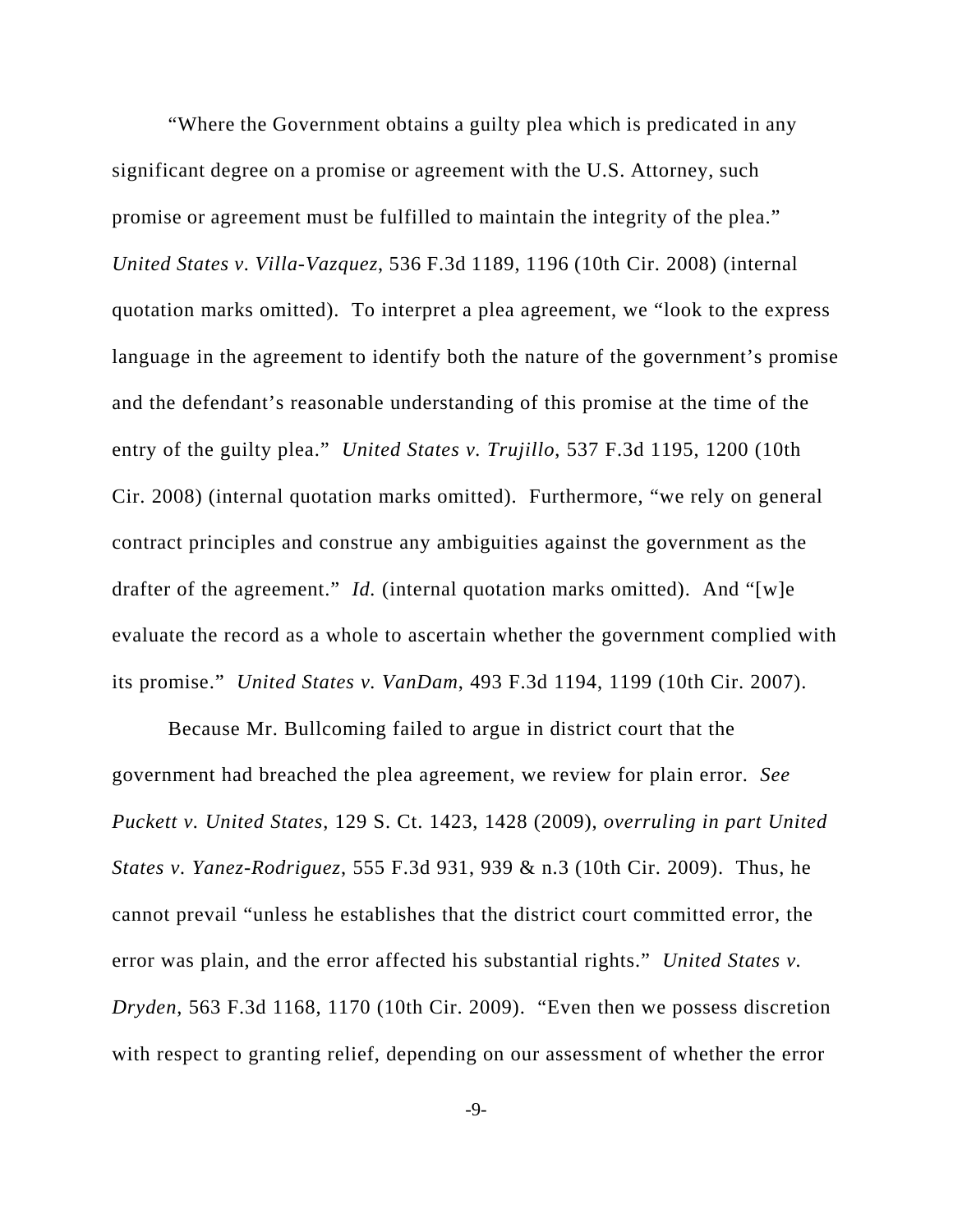seriously affected the fairness, integrity, or public reputation of judicial proceedings." *Id.* (brackets and internal quotation marks omitted).

Mr. Bullcoming argues on appeal that the government breached the plea agreement in two respects. First, he complains that at the sentencing hearing the government presented the testimony of Ms. Hart-Whitecloud, who argued that he had failed to accept responsibility, even though the plea agreement stipulated that he would receive an acceptance-of-responsibility downward adjustment under the guidelines. Second, he states that the parties stipulated to the amount of loss, yet the government argued at sentencing "that the stipulated loss was only a fraction of the thefts." Aplt. Br. at 12.

Neither alleged breach constituted plain error entitling Mr. Bullcoming to relief. To begin with, he has not shown how Ms. Hart-Whitecloud's testimony breached the plea agreement. To be sure, the government stipulated to a reduction in Mr. Bullcoming's offense level for acceptance of responsibility, so it could well have been a breach had the government argued for an upward variance based on his failure to accept responsibility. *See Villa-Vazquez*, 536 F.3d at 1196–97. But Mr. Bullcoming has not shown that the government bore responsibility for Ms. Hart-Whitecloud's comments that he had not accepted responsibility. Victims have a right to be heard at sentencing, *see* 18 U.S.C. § 3771(a)(4), and the government cannot control what victims say to the court. Mr. Bullcoming has presented no evidence that the government could have

-10-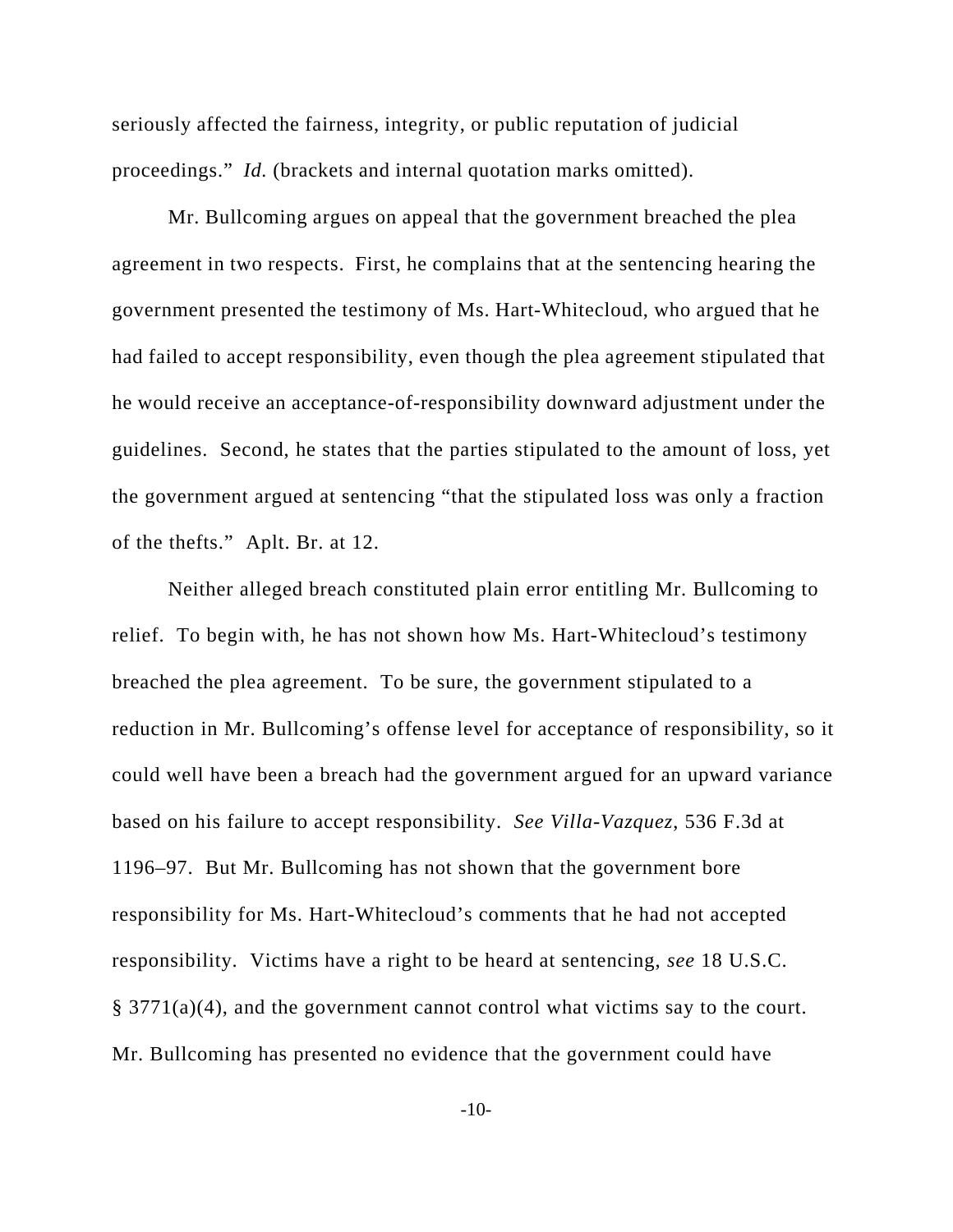anticipated Ms. Hart-Whitecloud's statements regarding acceptance of responsibility, let alone that the government orchestrated the comments. Moreover, it appears that Ms. Hart-Whitecloud was referring only to Mr. Bullcoming's failure to accept responsibility for his tribal offenses, not the federal offenses. In short, Mr. Bullcoming has failed to show that the government clearly breached the plea agreement in this regard. We also observe that Mr. Bullcoming has failed to show that he was prejudiced by Ms. Hart-Whitecloud's statement regarding his failure to accept responsibility. The government made no mention of failure to accept responsibility when it argued for an upward variance, nor did the district court in explaining its sentence.

As for the government's comment that it "probably will never be able to prove the full amount of restitution that he ultimately should be entitled to pay," R., Vol. 4 at 29, we again question whether the comment breached the plea agreement. Although the government stipulated to a specific loss amount for restitution purposes (and Mr. Bullcoming does not complain about the district court's award of restitution), it did not similarly bind itself for offense-level purposes. The agreement states that the parties "expect to take, but are not limited to, the following positions at sentencing: . . . the total amount of loss that should be attributed to [Mr. Bullcoming] for guideline calculation purposes is \$95,350.75 . . . ." *Id.*, Vol. 1 at 32. Mr. Bullcoming does not explain how the government's statement in support of a variance violates this provision. In any

-11-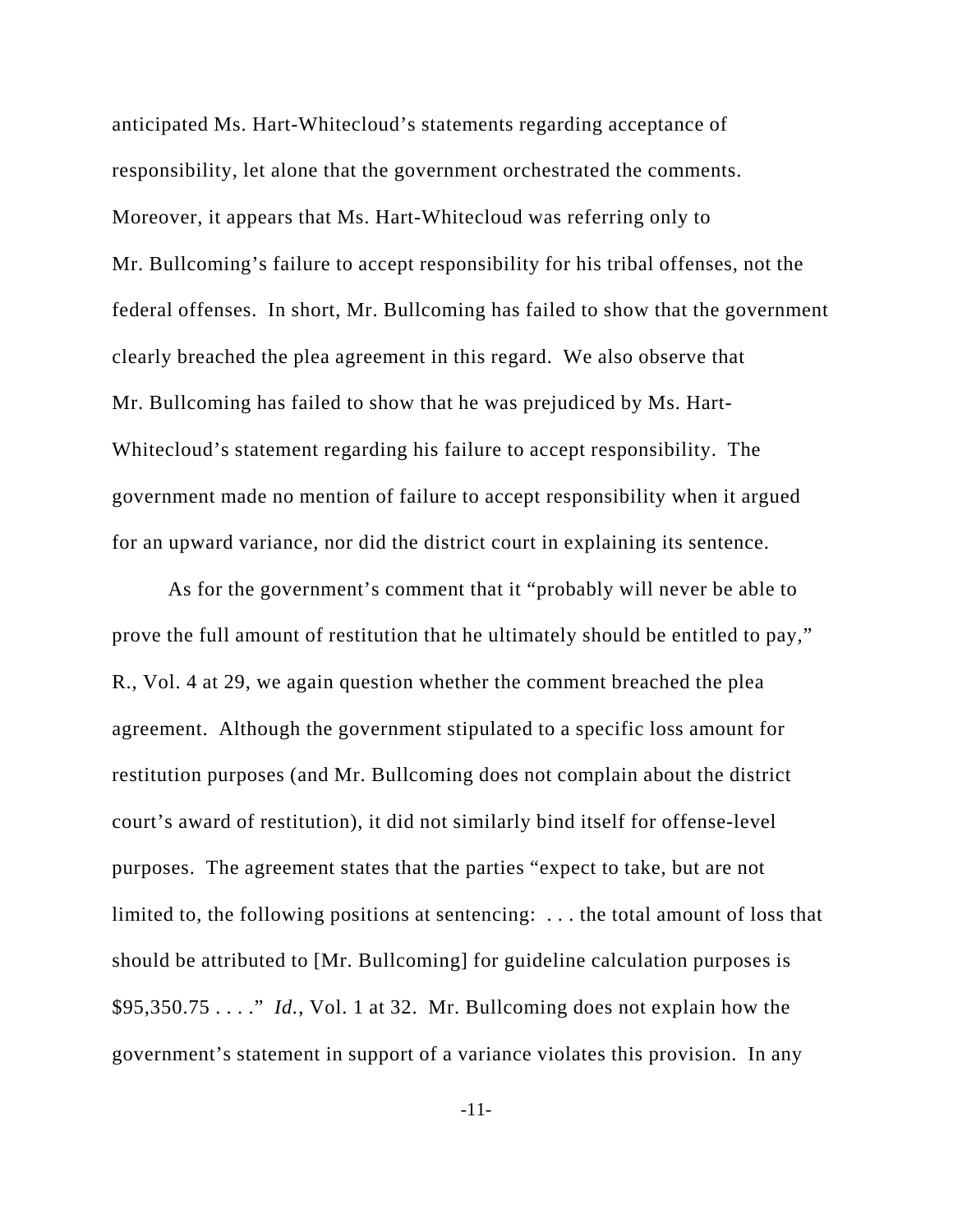event, Mr. Bullcoming has failed to show how he was prejudiced by the government's brief, and rather inarticulate, comment regarding uncalculated losses. The district court made no mention of the matter and made very clear that the overriding reason for its upward variance was to deter others.

Accordingly, we reject Mr. Bullcoming's claim that he is entitled to relief because of a breach of the plea agreement by the government.

#### **B. Upward Variance**

Mr. Bullcoming also contends that the district court abused its discretion in varying upward to impose a sentence of 36 months' imprisonment—double that of the top of the applicable guidelines range. "We review the district court's variance from the advisory Guideline range through application of the 18 U.S.C. § 3553(a) factors for substantive reasonableness, utilizing the abuse-of-discretion standard." *Yanez-Rodriguez*, 555 F.3d at 945–46 (footnote omitted). Under that standard, a district court has "broad discretion to consider particular facts in fashioning a sentence under 18 U.S.C. § 3553(a)," *id.* at 946, which it abuses only if it "renders a judgment that is arbitrary, capricious, whimsical, or manifestly unreasonable," *id.* (internal quotation marks omitted). "We must consider the totality of the circumstances, including the extent of deviation from the sentencing Guideline, but we may not apply a presumption of unreasonableness." *Id.* We have reviewed the district court's explanation for the sentence it imposed and discern no abuse of discretion.